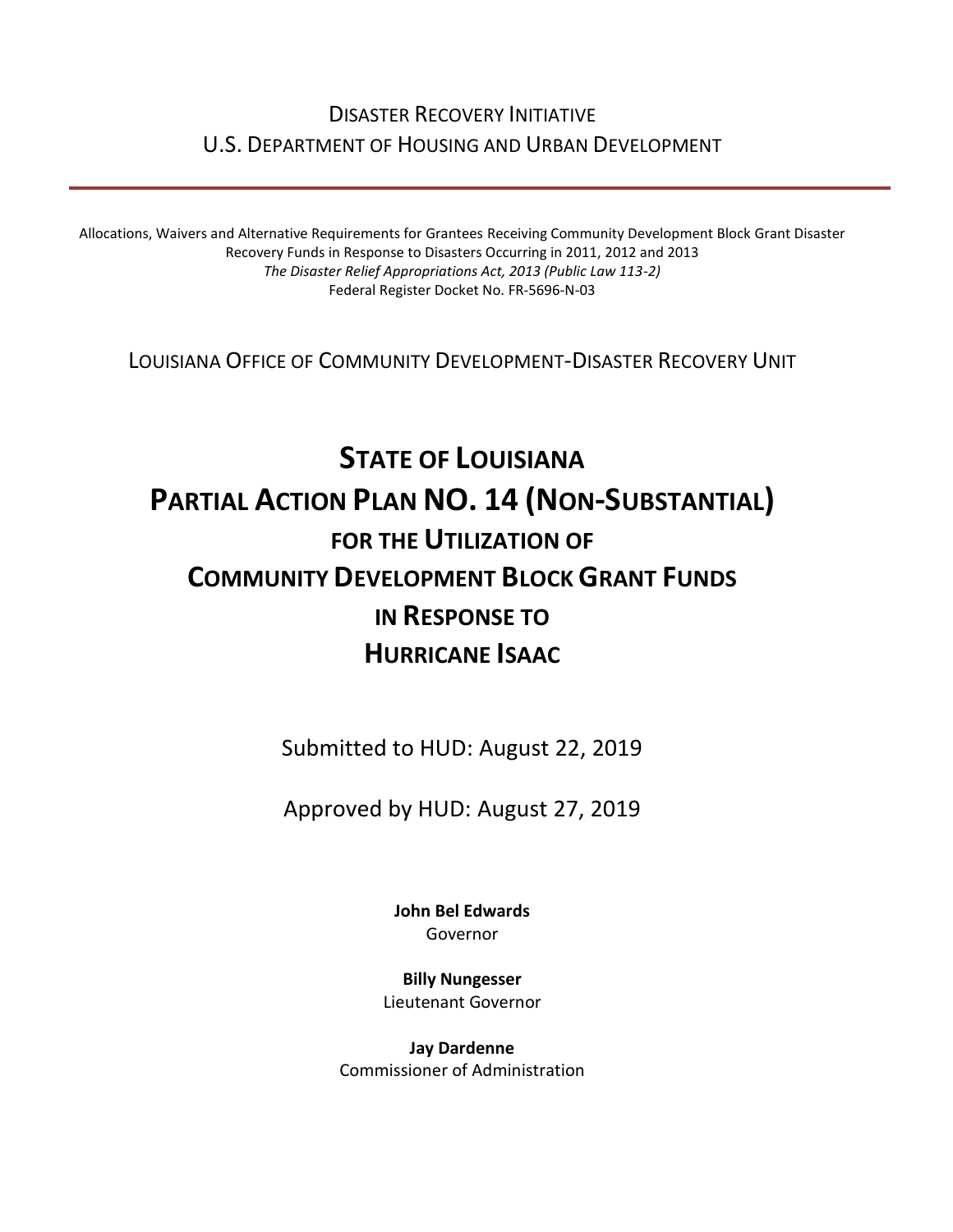# **I. Overview**

This Partial Action Plan No. 14:

- 1. Amends allocations for St. John the Baptist Parish's Homeowner Rehabilitation and Housing Elevation programs; and Garyville Redevelopment Project;
- 2. Amends allocations for State Administration and Planning; and
- 3. Amends allocations for the State-Run Hazard Mitigation Cost-Share for LMI Households Program.

This Partial Action Plan is considered non-substantial as it does not change the purpose, scope, location or beneficiaries of an activity; re-allocate more than \$1 million; or add or delete any allowable activities described in the approved plan.

| Parish/Program                                            | <b>Previous</b><br><b>Allocation</b> | <b>Adjusted</b><br><b>Amount</b> | Proposed<br><b>Allocation</b> |
|-----------------------------------------------------------|--------------------------------------|----------------------------------|-------------------------------|
| St. John the Baptist Parish                               | \$32,667,337.52                      | \$165,046.79                     | \$32,832,384.31               |
| Plaquemines Parish                                        | \$18,903,745.00                      | \$0                              | \$18,903,745.00               |
| <b>FEMA Cost-Share</b>                                    | \$5,886,000.00                       | \$0                              | \$5,886,000.00                |
| <b>State Administration and Planning</b>                  | \$2,464,830.67                       | (\$14,868.17)                    | \$2,449,962.50                |
| Parish Recovery Priority Projects                         | \$1,729,862.93*                      | \$0                              | \$1,729,862.93                |
| Hazard Mitigation Cost-Share for LMI<br><b>Households</b> | \$1,450,527.00*                      | (\$150,178.62)                   | \$1,300,348.38                |
| Homeowner Rehabilitation Program                          | \$326,896.59                         | \$0                              | \$326,896.59                  |
| Soft-Second Mortgage Program                              | \$949,884.29                         | \$0                              | \$949,884.29                  |
| Total:                                                    | \$64,379,084.00                      | \$0                              | \$64,379,084.00               |

*\*Partial Action Plan No. 13 specified that the Parish Recovery Priority Projects Program Allocation was \$1,729,863.00, when it should have been recorded as \$1,729,862.93 (a difference of \$0.07). Partial Action Plan No. 13 also specified that the Hazard Mitigation Cost-Share for LMI Households Program Allocation was \$1,450,526.93, when it should have been recorded as \$1,450,527.00 (a difference of \$0.07). Those minor errors are corrected in this Partial Action Plan No. 14.*

# **II. St. John the Baptist Parish Program Allocations**

| <b>St. John the Baptist Parish Programs</b> | <b>Previous</b>   | <b>Adjusted</b>  | <b>Proposed</b>   |
|---------------------------------------------|-------------------|------------------|-------------------|
|                                             | <b>Allocation</b> | <b>Amount</b>    | <b>Allocation</b> |
| Homeowner Rehabilitation Program            | \$15,580,966.31   | \$815,162.00     | \$16,396,128.31   |
| Garyville Redevelopment Project             | \$5,565,000.00    | ( \$185,000.00)  | \$5,380,000.00    |
| St. John the Baptist Parish School Board    | \$5,000,000.00    | \$0              | \$5,000,000.00    |
| <b>Housing Elevation Program</b>            | \$3,007,387.50    | ( \$465, 115.21) | \$2,542,272.29    |
| <b>Small Rental Rehabilitation Program</b>  | \$1,137,553.76    | \$0              | \$1,137,553.76    |
| Small Business Grant and Loan Program       | \$1,504,819.16    | \$0              | \$1,504,819.16    |
| Homebuyer Assistance Program                | \$550,864.90      | \$0              | \$550,864.90      |
| Demolition and Clearance Program            | \$157,375.89      | \$0              | \$157,375.89      |
| Admin.                                      | \$163,370.00      | \$0              | \$163,370.00      |
| Total:                                      | \$32,667,337.52   | \$165,046.79     | \$32,832,384.31   |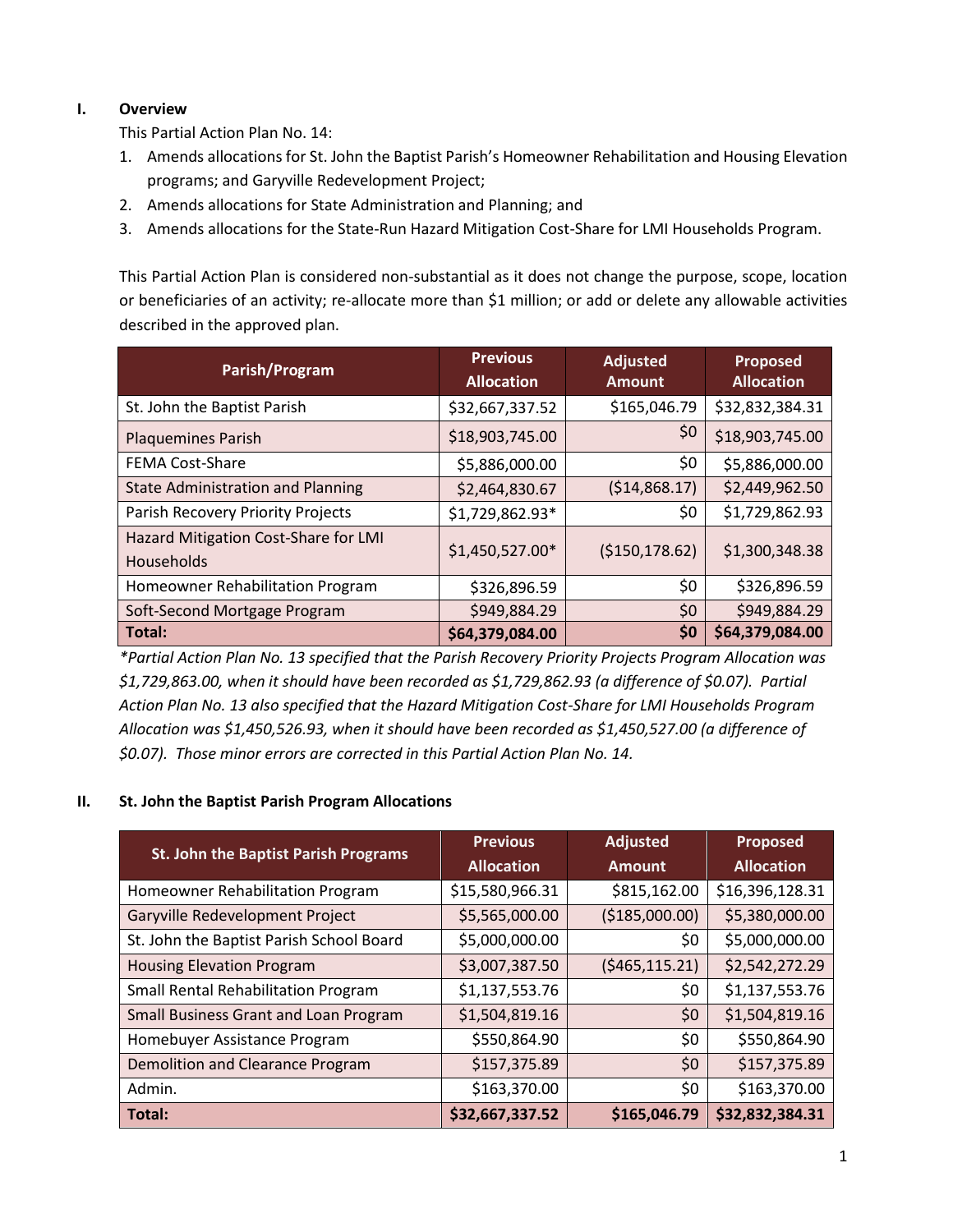1. Homeowner Rehabilitation Program The Homeowner Rehabilitation Program budget is increased to \$16,396,128.31 due to identification of final applicants and their contract values.

# 2. Garyville Redevelopment Project

The Garyville Redevelopment Project budget is reduced to \$5,380,000.00 due to reduced Program Delivery Expenditures.

3. Housing Elevation Program

The Housing Elevation Program budget is reduced to \$2,542,272.29 due to identification of final applicants and their contract values.

### **III. State-Run Program Allocations**

### **A. State Administration and Planning**

| <b>State Administration</b><br>and Planning Budget | <b>Previous</b><br><b>Allocation</b> | <b>Adjusted Amount</b> | <b>Proposed</b><br><b>Allocation</b> |
|----------------------------------------------------|--------------------------------------|------------------------|--------------------------------------|
| Administration                                     | \$2,440,610.43                       | ( \$14, 868.17)        | \$2,425,742.26                       |
| Planning                                           | \$24,220.24                          | \$0                    | \$24,220.24                          |
| <b>Total</b>                                       | \$2,464,830.67                       | (514,868.17)           | \$2,449,962.50                       |

The state administration and planning budget is amended to \$2,449,962.50 due to revised projections as close-out of various projects occurs.

#### **B. Parish Recovery Priority Projects**

| <b>Hazard Mitigation Cost-</b><br><b>Share Parish Allocations</b> | <b>Previous</b><br><b>Allocation</b> | <b>Adjusted Amount</b> | <b>Proposed</b><br><b>Allocation</b> |
|-------------------------------------------------------------------|--------------------------------------|------------------------|--------------------------------------|
| Livingston                                                        | \$515,212.93                         | \$0                    | \$515,212.93                         |
| St. Bernard                                                       | \$150,000.00                         | \$0                    | \$150,000.00                         |
| St. James                                                         | \$150,000.00                         | \$0                    | \$150,000.00                         |
| Tangipahoa                                                        | \$714,650.00                         | \$0                    | \$714,650.00                         |
| Washington                                                        | \$200,000.00                         | \$0                    | \$200,000.00                         |
| <b>Total</b>                                                      | $$1,729,862.93**$                    | (50)                   | \$1,729,862.93                       |

*\*\*Partial Action Plan No. 13 specified that the Parish Recovery Priority Projects Program Allocation was \$1,729,863.00, when it should have been recorded as \$1,729,862.93 (a difference of \$0.07). This minor error is corrected in this Partial Action Plan No. 14.*